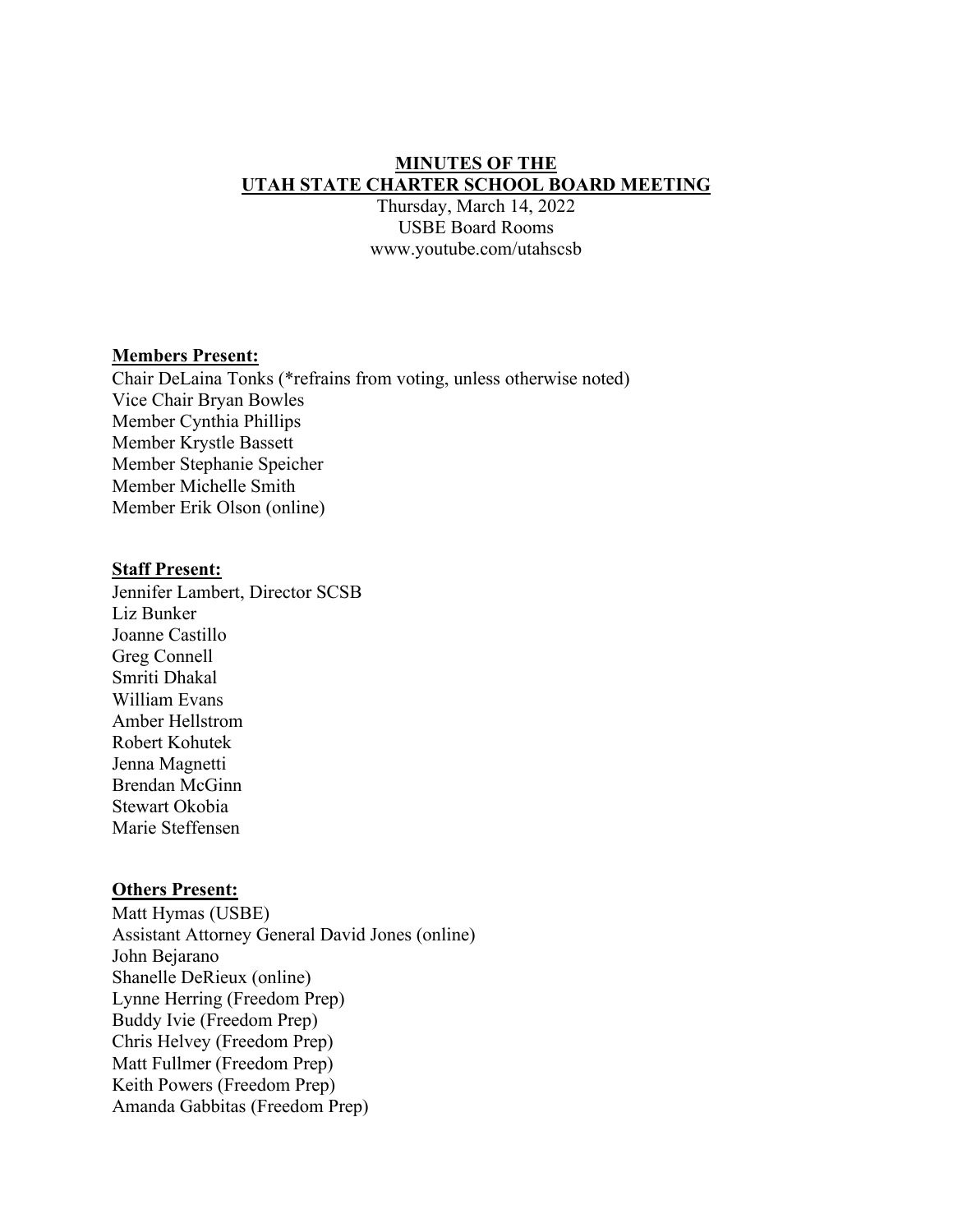Janelle Dodson (Student – Freedom Prep) Tyler Brooding (Student – Freedom Prep) Natalie Gutierrez (Student – Freedom Prep) Josh Daniels (Board Chair – Canyon Grove) Kim Goates (Executive Director – Canyon Grove) Alan Howard (online – Canyon Grove)

**Call to Order** 

Meeting began at 10:11am

# **Public Comment**

Jonathan Bejarano spoke on his concern diversity in charter school boards.

Shanelle DeRieux spoke on her perspective of the events occurring at Vanguard.

### **Board Member Thought**

Board Chair Tonks spoke about how and why various assessment tools are used to best serve the various students in the SCSB charter schools. Chair Tonks related this to spirit animals and how allowing another to articulate their perspective might help to bring their strengths into focus within our own perspectives.

# **Board Chair Report**

Board Chair Tonks updated the board on what the Board Meetings of May and June will entail. Director Lambert expounded on the Board Elections that would be taking place in May and introduced the celebration that will be occurring in June with the Board Meeting. Performance Coordinator Evans elaborated a little more on the June Board Meeting/Charter School Performance Event.

### **Executive Director Report**

Director Lambert introduced the most recent metrics on trainings and highlighted which ones were produced in-house. Director Lambert also revealed the Oversight metrics and the number of visits taken. Director Lambert then recognized Kelli Booth of NUAMES for the Governor's Medal she received and directed everyone's attention to Tucker Dengin's art piece that had been purchased by USBE.

# **Consent Calendar**

*Member Smith: "I'll move to approve the Consent Calendar." Member Bassett: "I'll second that."* 

*Motion passes unanimously.*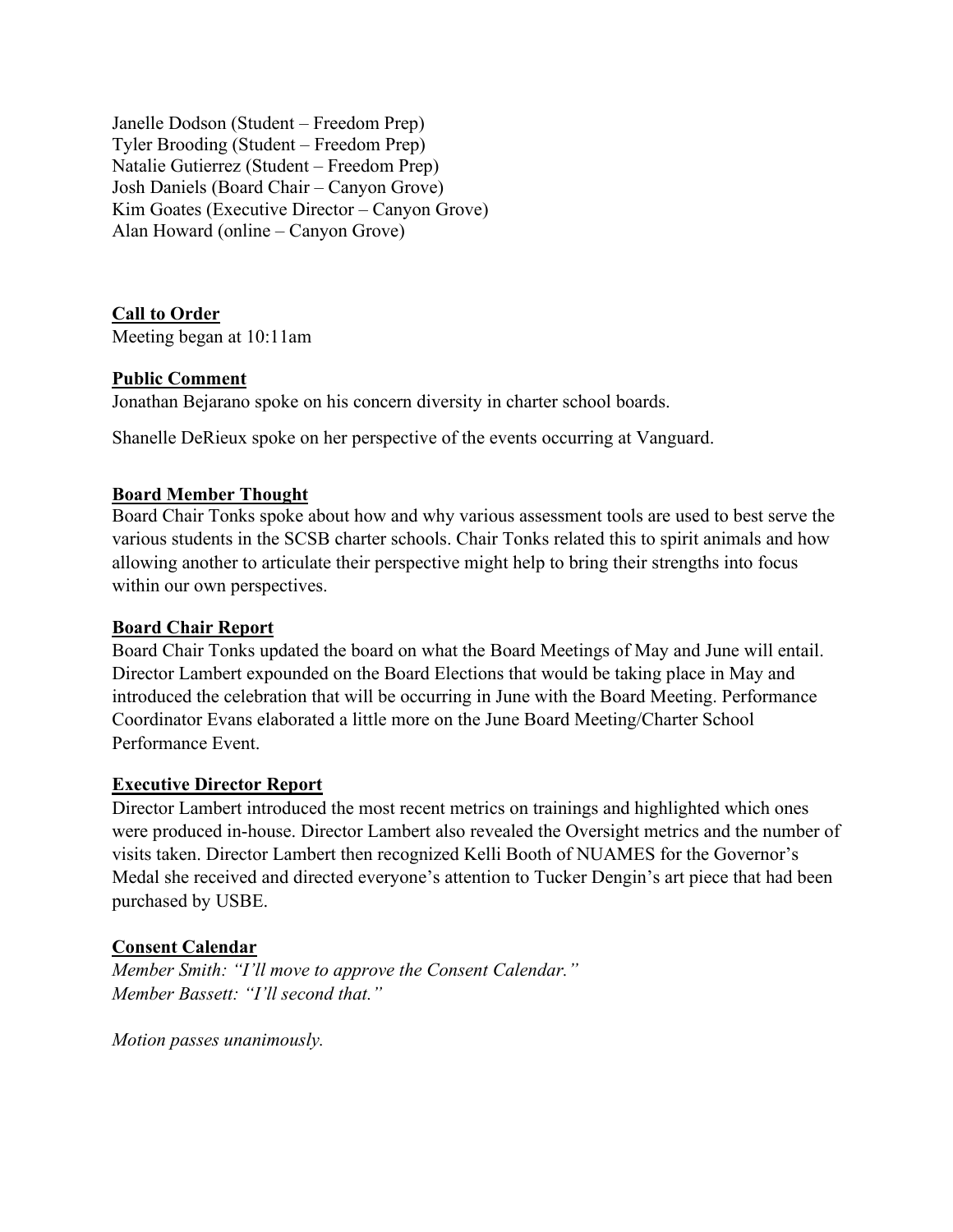### **Spotlight – Freedom Prep Academy: Graduation Rate**

 Performance Coordinator Evans introduced elements involved in the calculation of the graduation rate as well as the stats of the LEA. Executive Director Lynne Herring introduced COO Buddy Ivie who spoke about the school and introduced the students. Keith Powers spoke about the community they create. Student Janelle Dodson spoke about her experiences on the student council. Tyler Brooding spoke about how being part of the National Honor Society has impacted him. Natalie Gutierrez spoke about how being in Latinos in Action has empowered her. All students emphasized how their leadership groups emphasized contributing to their communities. Chair Tonks inquired about the graduation metrics of students who are not with the school for the full 4 years. Director Lambert, Chair Tonks, and the rest of the Board Members indicated how impressed they were with the students. Vice Chair Bowles commended the faculty of Freedom Prep Academy.

# **Policy Review – Communications Policy**

Chair Tonks identified why the practice of reviewing policies was important and why this policy was enacted in the first place. Member Phillips expressed that no Member of this Board has spoken to the press, suggested a statement of expectations be added to the Communications Policy, and expressed concern about a specific line within the policy. Vice Chair Bowles suggested a strategy for alleviating such concerns. Vice Chair Bowles indicated why deferring to Director Lambert and the staff provided a clearer, more comprehensive statement to the schools. Chair Tonks identified why having that single voice was important in terms of consistency and fairness. Director Lambert indicated that the only contact information published on the SCSB website is the schools.utah.gov email of each Board Member. Member Hymas proposed additional language. Member Phillips articulated the ways in which the word "informational" was problematic. Chair Tonks expressed understanding and suggested a strategy that could help schools stay in process and maintain consistency and fairness in working with schools. Member Phillips, Chair Tonks, and Member Hymas continued to discuss possible added language. Member Smith introduced the idea that Board Members should always be free to voice their own opinion regardless of whether or not it aligned with the official position of the Board. Vice Chair Bowles disagreed with Member Smith and introduced the function of Members within a Body Politic. Chair Tonks clarified that the vote is the public way the Board communicates. Member Phillips identified the word "handled" as the word to be changed to "directed." Member Smith reiterated the need for Board Members to be able to express their opinion to those who ask for it. Member Speicher expressed appreciation for this conversation as someone who is relatively new to the Board. Director Lambert gave an example of when a school board attributed a statement to the SCSB that had not been made by a member of the SCSB at all. Chair Tonks identified the change suggested by Member Phillips. Member Phillips introduced the idea of adding language from the Culture Document.

*Vice Chair Bowles: "May I make a motion to… 'All inquiries whether informational statement' remains. Everything from 'should not be handled' to 'inquiries, including requests for information,' we strike. Therefore, the sentence goes, '…should be directed to the Executive Director of the State Charter School Board…' My motion is to strike those words."*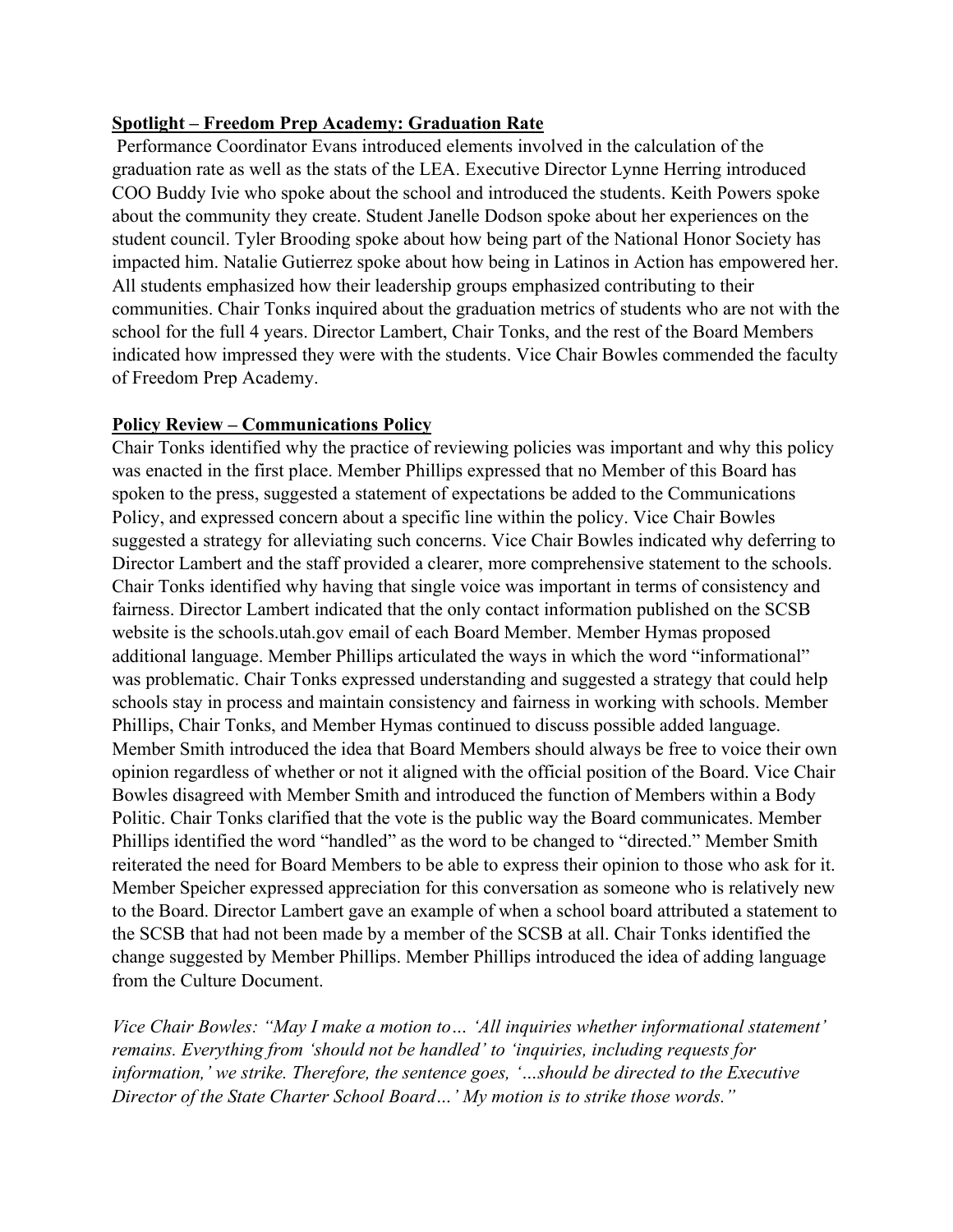*Member Phillips: "I will second that motion"* 

### Discussion:

Member Speicher agrees with the culture document being the document that governs the actions of all Board Members and thanked Member Phillips for the reminder of the document.

### *Motion passes unanimously.*

### **Review Board Goals and Possible Action**

Chair Tonks provided context for this discussion as the Executive Committee recognized that the staff has a finite amount of time to work on what is asked of them. Director Lambert crystalized the question, "Is this what you really want us to spend our time on" as challenges to one of the goals were encountered. Authorization and Support Specialist Steffensen presented on the possibility of combining the Innovations and Support Goal with the suggestion of creating a micro-credentialing system for School Boards. Member Speicher and Chair Tonks expressed support for the micro-credentialing system. Member Bassett suggested eliminating the term "badging" and requested more information on what some of the initial micro-credentials might be. Director Lambert updated the Board with where Authorization and Support Specialist Steffensen was in her progress in beginning this task. Director Lambert indicated that the first badges would be centered around "capacity." Member Phillips wondered if one of the early badges could target the idea of innovation itself. Suggested a list of the types of innovations that the Board would like to see. Director Lambert indicated that the Authorizing Committee had already begun to go down that road, articulated some of the challenges they have come across in the process, and noted that there were some suggestions that were made. Member Phillips suggested that other models should still be encouraged. Chair Tonks suggested that existing schools could also look at the list of suggestions and innovate from there.

*Vice Chair Bowles: "I'll be happy to make the motion that we accept the Innovation Support Goal that we see displayed with the changes in wording…in this case 'badging or badges' being replaced with 'micro-credentialling."* 

*Member Smith:* Chair Tonks indicated that Member Smith seconded.

# *Motion passes unanimously*

Financial Compliance Manager Okobia presented on the Monitor Goal regarding Policies: presented the challenges encountered and presented 3 different options that can be used to accomplish this goal. Financial Compliance Manager Okobia requested Board Guidance in which direction to take. Member Phillips expressed support for Option 3 on the grounds of cost/benefit analysis and wondered if SCSB would have access to the assurances that have links to the essential policies and have Staff review those links. Chair Tonks supported that idea. Vice Chair Bowles echoed appreciation that the responsibility lives in the correct place. Director Lambert suggested a motion.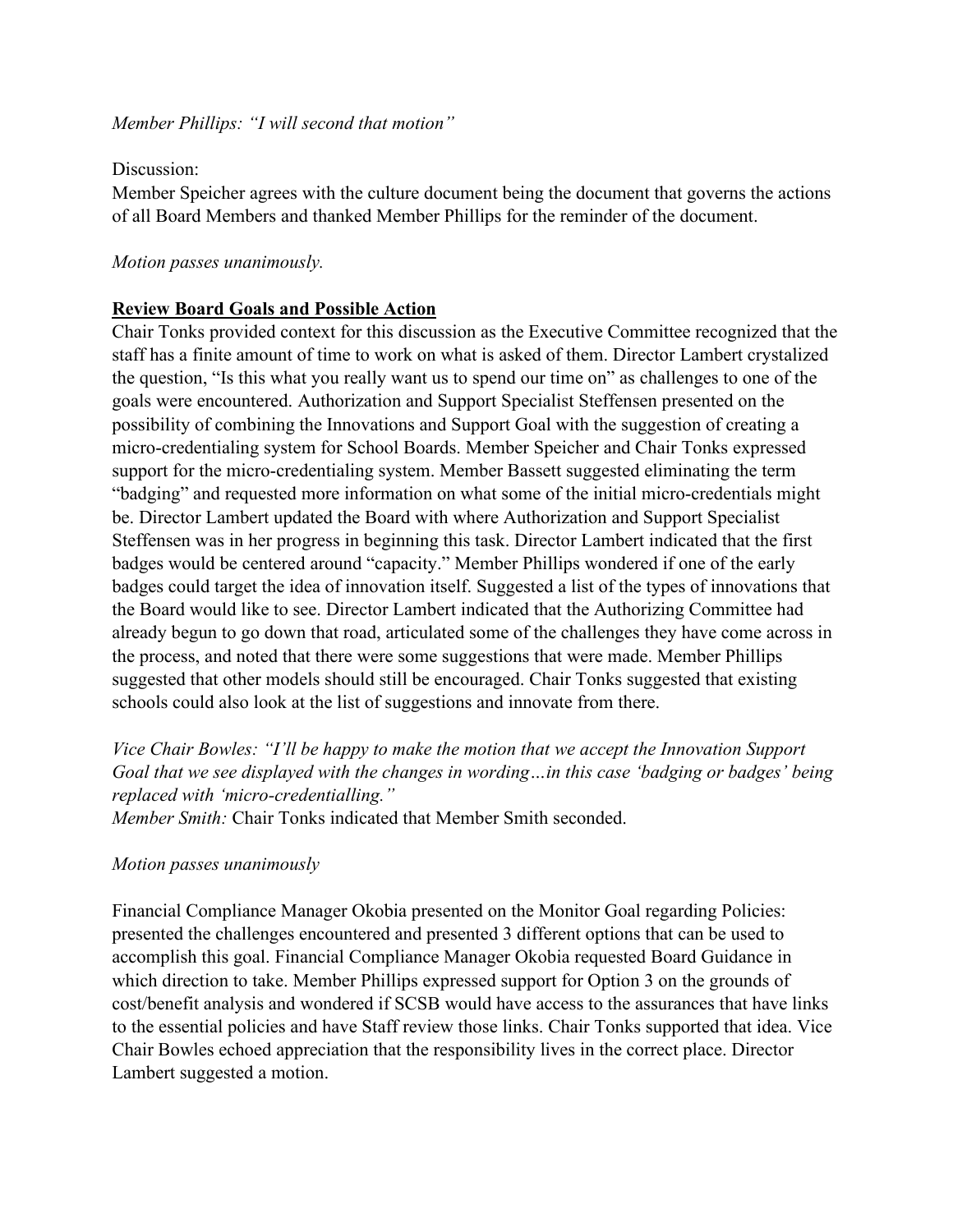*Member Phillips: "I'd like to move that the Board direct Staff through this motion wordsmith option number 3 and bring it back on a Consent Agenda for May's meeting." Member Bassett: I'll second that"* 

*Motion passes unanimously.*

# **Vanguard Academy**

Financial Compliance Manager Okobia presented an update on the school's Warning Status. Vanguard Academy was not in compliance with their charter due to the number of Board Members. The only communication with the school was when Director Lambert articulated what would need to happen for the school to be taken off warning. Financial Compliance Manager itemized the changes that had taken place and revealed a recent complaint that had been filed with the SCSB about a meeting the school held that had not been properly noticed.

Member Phillips expressed concern that Vanguard has become out of compliance with their Charter with respect to them recently amending their bylaws to have nine board members and adding at least one board members without amending their Charter Agreement, which only allows seven board members.

*Member Phillips: "I would like to make a move that a board member … be removed from Vanguard Academy's local board based on a perceived conflict as recommended by staff until such a time…as they may amend their charter agreement with the State Charter School Board. Member Smith: "I'd love to second that.'* 

# Discussion:

Member Smith expressed support for the motion as a non-punitive measure to help the school succeed. Director Lambert asked for clarification regarding which board member was proposed for removal and who would decide that. Member Smith introduced the idea of a ranked list of conflictions or allow the school to choose. Assistant Attorney General Jones indicated that the SCSB does have the power to remove a school board member and appoint a board member. Chair Tonks asked for clarification via statute and rule as read by Director Lambert. Member Phillips suggested staff make a recommendation over the month and bring it back on Consent Agenda if the motion were to be approved. Director Lambert requested direction as the staff would likely recommend according to position. AAG Jones stated that, if the conflict with the charter was not sufficiently addressed in the allotted time, the SCSB has the power to appoint the governing board member. The question of a timeline was introduced. Member Phillips suggested that the timeline began when the Board made this communication about charter non-compliance months ago. Member Phillips suggested removing the board chair.

# *The motion fails.*

*Member Phillips: "I move that the board chair of Vanguard be removed."*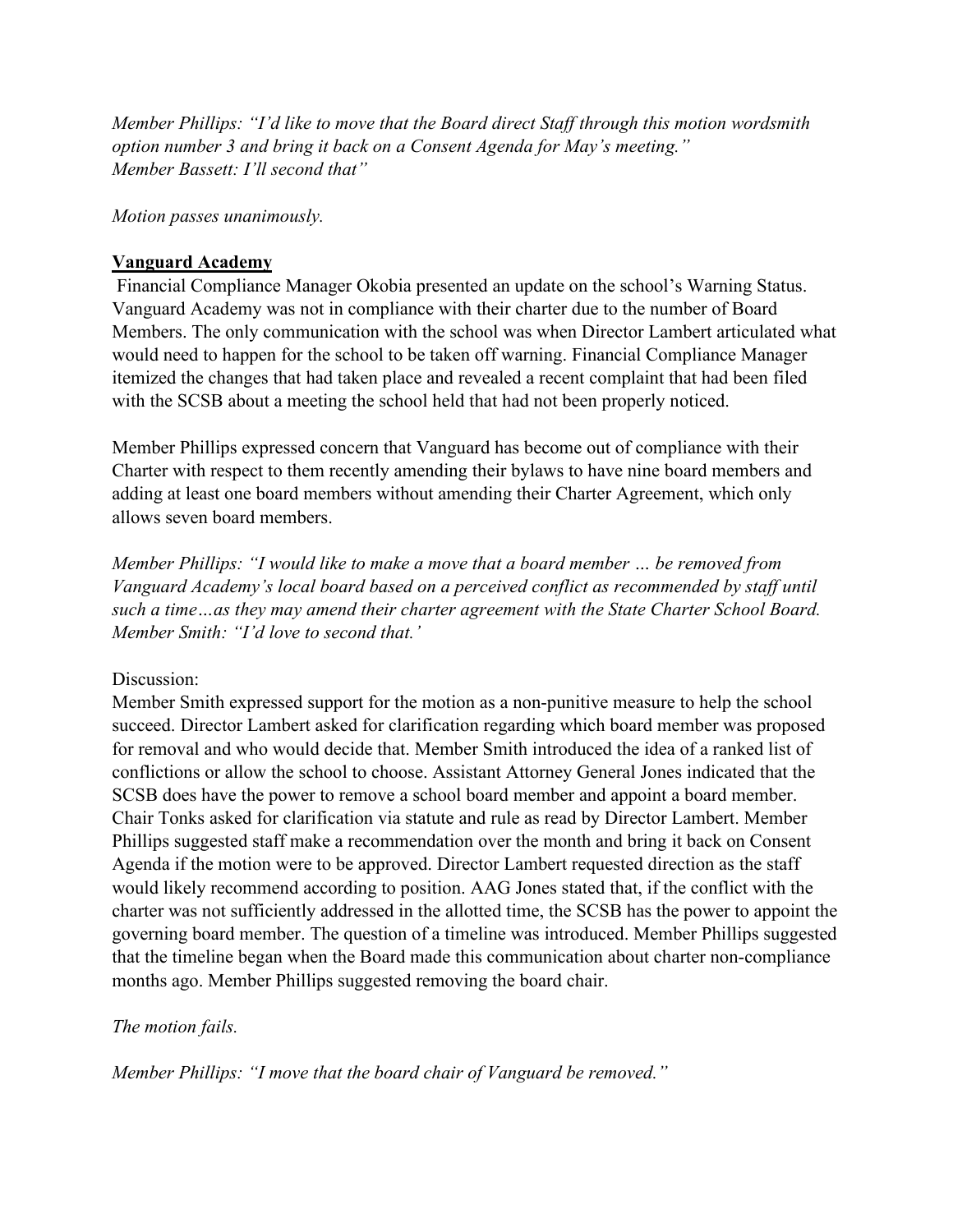Member Phillips asked for clarification on if the SCSB can remove a board member and the board member not be reinstated for up to one year. AAG Jones introduced discussion on how long a school board member may be removed and how a motion such as this might impact the school's status. For the sake of due process, Member Phillips withdrew the motion.

Chair Tonks suggested that staff be directed to inform Vanguard that they are hereby noticed of the concern. Director Lambert suggested adding this concern to the warning letter and have that be sent as written notice to Vanguard. Member Smith commented on the possible length of that timeline. AAG Jones clarified the possible items to be placed in the letter.

*Member Phillips: "I move that this Board direct staff to include as part of the identified deficits in the warning status of Vanguard Academy the non-compliance with their charter agreement in having 8 members of their Board of Directors. I further move that this Board directs staff to initiate a notice and timeline related to this noncompliance of 30 days in which to become compliant with the understanding that the Board is likely to take strong measures if this is not accomplished within the timeframe given." Member Smith: "I'll second that."* 

### Discussion:

Member Smith suggested a shorter timeline after Chair Tonks expressed concern on where 30 days would fall with respect to the next Board Meeting. Director Lambert suggested that with the 30 day timeline, Vanguard could request an amendment and that the Board could consider that request at their regularly scheduled meeting in May.

*Motion passes unanimously.*

# **Canyon Grove Academy**

Remediation Specialist Connell presented an update on Canyon Grove's Warning Status detailing what needed to be accomplished to be taken off of warning. Director Goates asked Director Goates about what was most effective about what had been changed in the systems. Member Smith asked the school representatives if there was anything else they would like for the Board to know about the data that had been presented. Chair Daniels asked about how the comparison metric was compiled, and Director Lambert responded with what factors were included in the USBE comparison tool. Member Phillips expressed admiration for bringing their model into compliance with State statute.

*Member Phillips: "I move that Canyon Grove Academy be removed from Warning at this time given the record of addressing the deficiencies and the progress toward good systems that support academic achievement" Member Smith:* Chair Tonks indicated that Member Smith seconded the motion*.* 

*The motion passes unanimously.*